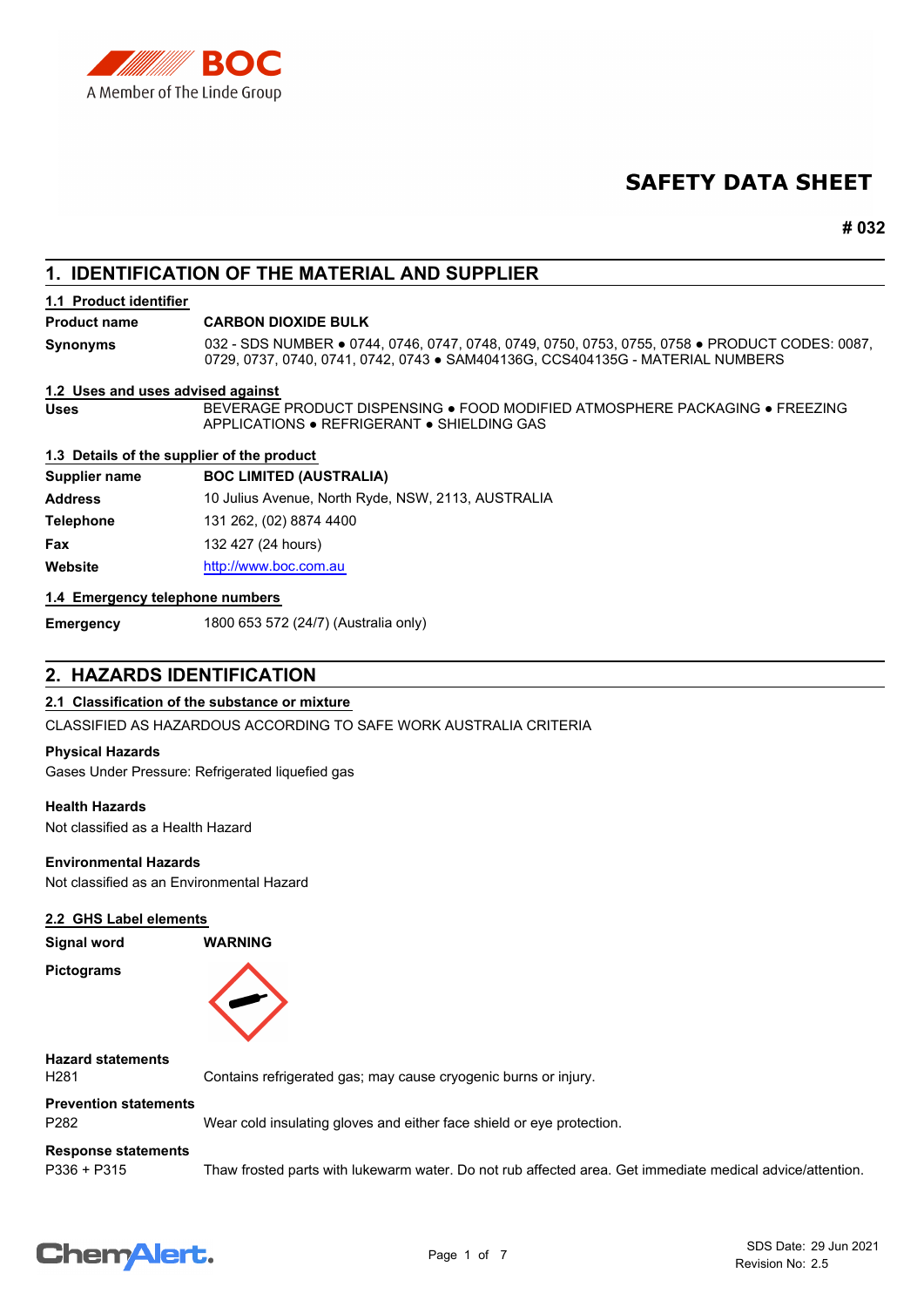#### **Storage statements**

P403 Store in a well-ventilated place.

## **Disposal statements**

None allocated.

#### **2.3 Other hazards**

Asphyxiant. Effects are proportional to oxygen displacement.

# **3. COMPOSITION/ INFORMATION ON INGREDIENTS**

#### **3.1 Substances / Mixtures**

| .                                                               | ' CA∟          | $-2$            | Content    |
|-----------------------------------------------------------------|----------------|-----------------|------------|
| Ingredient                                                      | ، Number د     | <b>Number</b>   |            |
| חוצרE<br>$\overline{\mathbf{H}}$<br>- ) N<br>$\mathbf{v}$<br>nı | $-38-9$<br>ΖД. | $-696-9$<br>204 | .5%<br>>99 |

# **4. FIRST AID MEASURES**

#### **4.1 Description of first aid measures**

| Eve                         | Cold burns: Immediately flush with tepid water or with sterile saline solution. Hold eyelids apart and irrigate<br>for 15 minutes. Seek medical attention.                                                                                                                                                                                                                                                                        |
|-----------------------------|-----------------------------------------------------------------------------------------------------------------------------------------------------------------------------------------------------------------------------------------------------------------------------------------------------------------------------------------------------------------------------------------------------------------------------------|
| <b>Inhalation</b>           | If inhaled, remove from contaminated area. To protect rescuer, use an Air-line respirator or Self Contained<br>Breathing Apparatus (SCBA). Apply artificial respiration if not breathing. Give oxygen if available.                                                                                                                                                                                                               |
| <b>Skin</b>                 | Cold burns: Remove contaminated clothing and gently flush affected areas with warm water (30°C) for 15<br>minutes. It is recommended that warm water is applied to clothing before removing it so as to prevent further<br>skin damage. Apply sterile dressing and treat as for a thermal burn. For large burns, immerse in warm water<br>for 15 minutes. DO NOT apply any form of direct heat. Seek immediate medical attention. |
| Ingestion                   | Due to product form and application, ingestion is considered unlikely.                                                                                                                                                                                                                                                                                                                                                            |
| <b>First aid facilities</b> | None allocated.                                                                                                                                                                                                                                                                                                                                                                                                                   |

#### **4.2 Most important symptoms and effects, both acute and delayed**

In high concentrations may cause asphyxiation. Direct contact with the liquefied material or escaping compressed gas may cause frostbite injury. Low concentrations of CO2 cause increased respiration and headache.

#### **4.3 Immediate medical attention and special treatment needed**

Treat for asphyxia and cold burns.

# **5. FIRE FIGHTING MEASURES**

#### **5.1 Extinguishing media**

Use water fog to cool containers from protected area.

#### **5.2 Special hazards arising from the substance or mixture**

Non flammable.

#### **5.3 Advice for firefighters**

Temperatures in a fire may cause liquid vessels and related equipment to rupture. Storage vessels may contain fine particle insulation materials or foam products which may be hazardous or release hazardous decomposition products in a fire. Cool vessels exposed to fire by applying water from a protected location. Do not approach vessels suspected of being hot. Evacuate area if unable to keep vessels cool.

#### **5.4 Hazchem code**

 $\frac{2T}{2}$ 

- Fine Water Spray.
- T Wear full fire kit and breathing apparatus. Dilute spill and run-off.

# **6. ACCIDENTAL RELEASE MEASURES**

#### **6.1 Personal precautions, protective equipment and emergency procedures**

If the cylinder is leaking, evacuate area of personnel. Inform manufacturer/supplier of leak. Use Personal Protective Equipment (PPE) as detailed in Section 8 of the SDS. Ventilate area where possible and eliminate ignition sources.

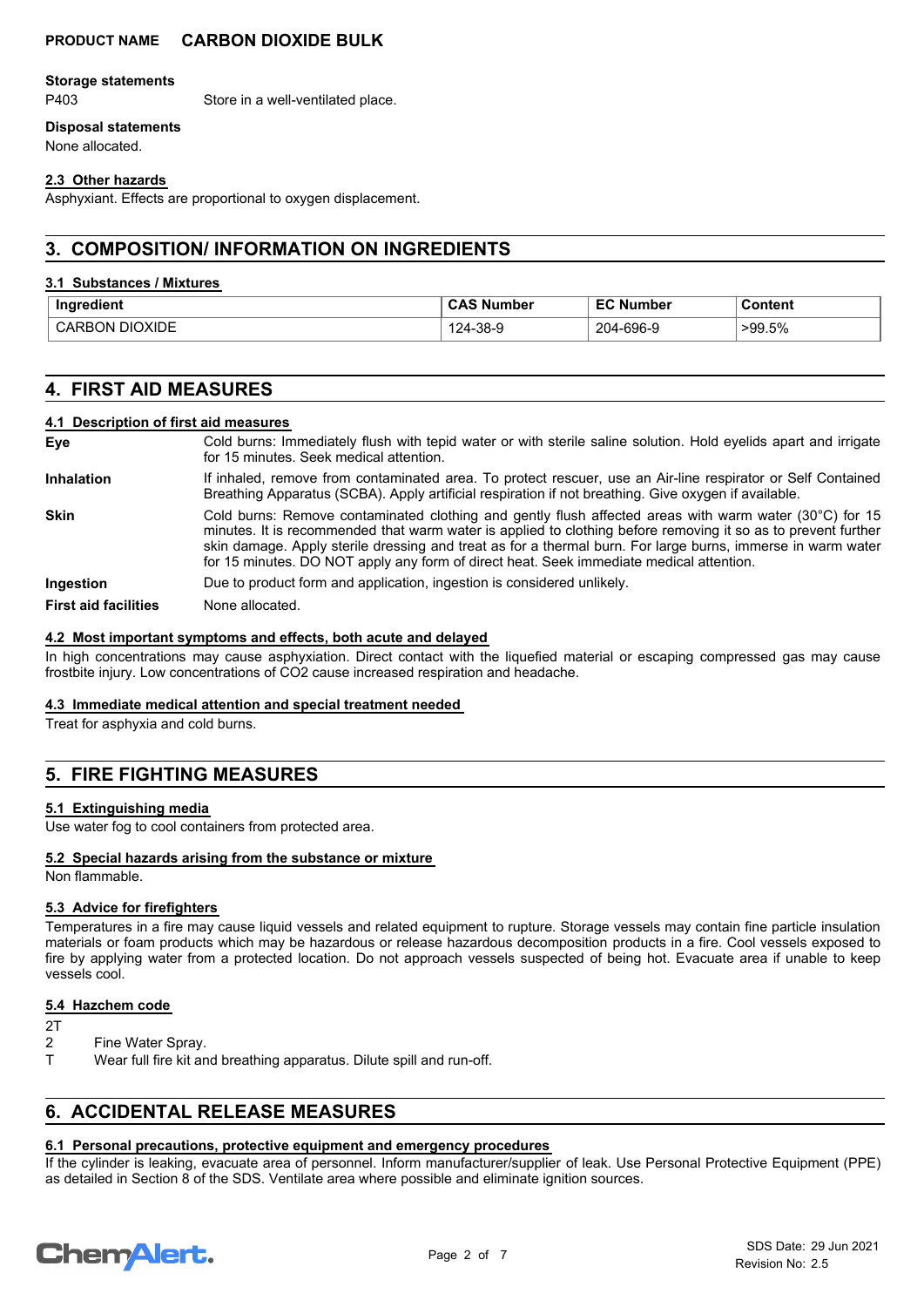#### **6.2 Environmental precautions**

Prevent from entering sewers, basements and workpits, or any place where its accumulation can be dangerous.

#### **6.3 Methods of cleaning up**

Stop the flow of material, if this is without risk. If the leak is irreparable, move the cylinder to a safe and well ventilated area, and allow to discharge. Keep area evacuated and free from ignition sources until any leaked or spilled liquid has evaporated.

#### **6.4 Reference to other sections**

See Sections 8 and 13 for exposure controls and disposal.

# **7. HANDLING AND STORAGE**

#### **7.1 Precautions for safe handling**

Before use carefully read the product label. Use of safe work practices are recommended to avoid eye or skin contact and inhalation. Observe good personal hygiene, including washing hands before eating. Prohibit eating, drinking and smoking in contaminated areas.

#### **7.2 Conditions for safe storage, including any incompatibilities**

Refer to vessel operating instructions. Do not store near incompatible substances, heat or ignition sources and foodstuffs. Portable liquid containers should be stored: upright, prevented from falling, in a secure area; below 65°C, in a dry, well ventilated area constructed of non-combustible material with firm level floor (preferably concrete), away from areas of heavy traffic and emergency exits.

#### **7.3 Specific end uses**

No information provided.

# **8. EXPOSURE CONTROLS / PERSONAL PROTECTION**

### **8.1 Control parameters**

**Exposure standards**

| Ingredient                   | Reference      | TWA   |                   | <b>STEL</b> |                   |
|------------------------------|----------------|-------|-------------------|-------------|-------------------|
|                              |                | ppm   | mq/m <sup>3</sup> | ppm         | mq/m <sup>3</sup> |
| Carbon dioxide               | SWA [AUS]      | 5000  | 9000              | 30000       | 54000             |
| Carbon dioxide in coal mines | SWA [AUS]      | 12500 | 22500             | 30000       | 54000             |
| Carbon dioxide in coal mines | SWA [Proposed] | 5000  | 9000              | 30000       | 54000             |

#### **Biological limits**

No biological limit values have been entered for this product.

#### **8.2 Exposure controls**

Avoid inhalation. Use in well ventilated areas. Where an inhalation risk exists, mechanical extraction ventilation is recommended. **Engineering controls**

#### **PPE**

| Eye / Face  | Wear safety glasses.                                                                                       |
|-------------|------------------------------------------------------------------------------------------------------------|
| Hands       | Wear leather or insulated gloves.                                                                          |
| Bodv        | Wear coveralls.                                                                                            |
| Respiratory | Where an inhalation risk exists, wear Self Contained Breathing Apparatus (SCBA) or an Air-line respirator. |



# **9. PHYSICAL AND CHEMICAL PROPERTIES**

# **9.1 Information on basic physical and chemical properties**

**Appearance** COLOURLESS LIQUID/GAS **Odour** ODOURLESS **Flammability** NON FLAMMABLE **Flash point** NOT RELEVANT

# **ChemAlert.**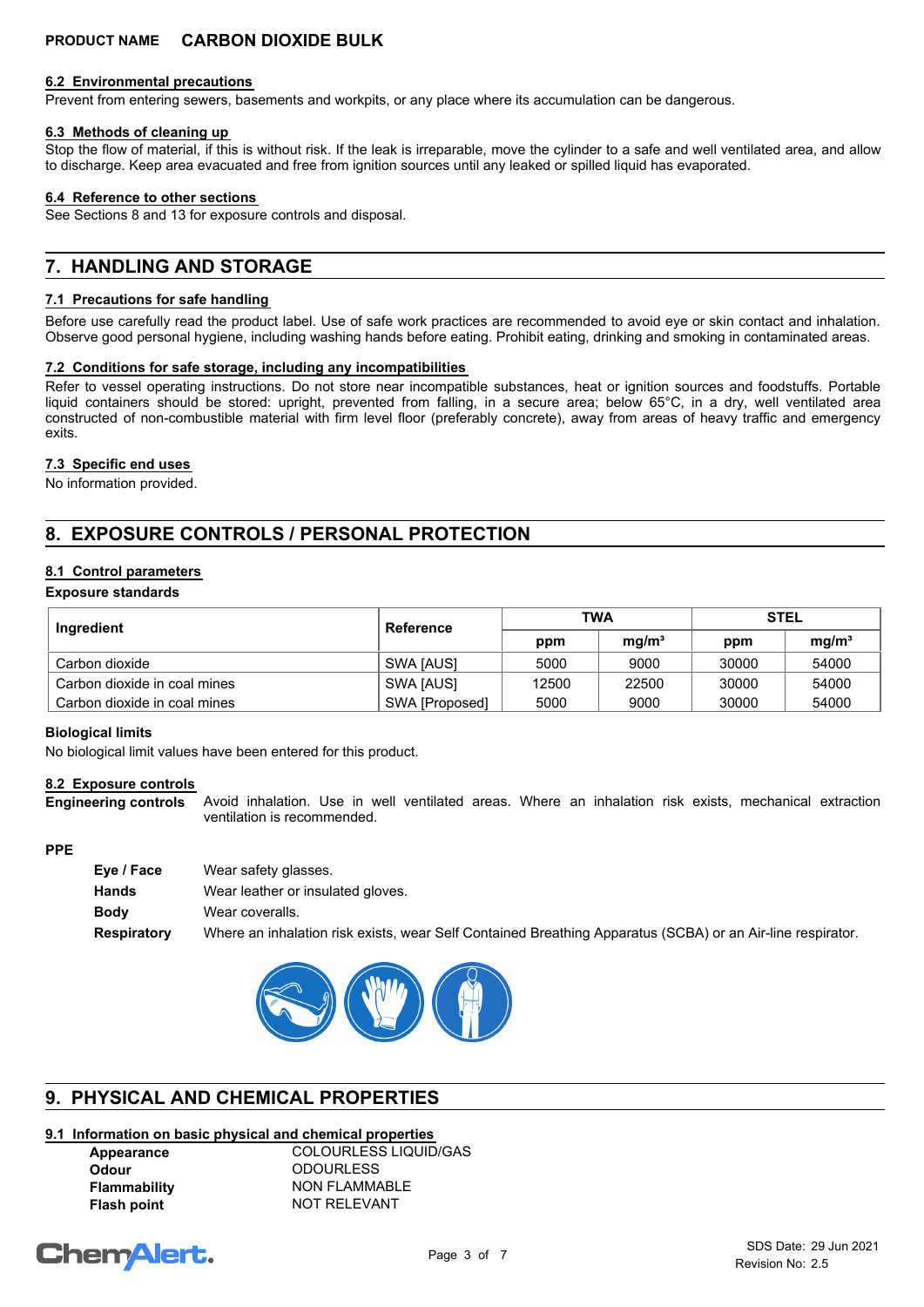#### **9.1 Information on basic physical and chemical properties**

| <b>Boiling point</b>             | <b>NOT AVAILABLE</b>                     |
|----------------------------------|------------------------------------------|
| <b>Melting point</b>             | <b>NOT AVAILABLE</b>                     |
| <b>Evaporation rate</b>          | <b>NOT APPLICABLE</b>                    |
| рH                               | <b>NOT APPLICABLE</b>                    |
| Vapour density                   | <b>NOT AVAILABLE</b>                     |
| <b>Relative density</b>          | <b>NOT APPLICABLE</b>                    |
| Solubility (water)               | $0.759$ cm <sup>3</sup> /cm <sup>3</sup> |
| Vapour pressure                  | 6300 kPa @ 25°C                          |
| <b>Upper explosion limit</b>     | <b>NOT RELEVANT</b>                      |
| Lower explosion limit            | <b>NOT RELEVANT</b>                      |
| <b>Partition coefficient</b>     | <b>NOT AVAILABLE</b>                     |
| <b>Autoignition temperature</b>  | <b>NOT AVAILABLE</b>                     |
| <b>Decomposition temperature</b> | <b>NOT AVAILABLE</b>                     |
| <b>Viscosity</b>                 | <b>NOT AVAILABLE</b>                     |
| <b>Explosive properties</b>      | <b>NOT AVAILABLE</b>                     |
| <b>Oxidising properties</b>      | <b>NOT AVAILABLE</b>                     |
| <b>Odour threshold</b>           | <b>NOT AVAILABLE</b>                     |
| 9.2 Other information            |                                          |
| % Volatiles                      | 100 %                                    |
| <b>Critical pressure</b>         | 7380 kPa (Approximately)                 |
| <b>Critical temperature</b>      | 31°C (Approximately)                     |
| <b>Density</b>                   | 1.53 (Air = 1)                           |
|                                  |                                          |

## **10. STABILITY AND REACTIVITY**

#### **10.1 Reactivity**

Carefully review all information provided in sections 10.2 to 10.6.

#### **10.2 Chemical stability**

Stable under recommended conditions of storage.

### **10.3 Possibility of hazardous reactions**

Polymerization will not occur.

#### **10.4 Conditions to avoid**

Avoid contact with incompatible substances.

### **10.5 Incompatible materials**

Moist carbon dioxide is corrosive, hence acid resistant materials are required (e.g. stainless steel). Certain properties of some plastics and rubbers may be affected by carbon dioxide (i.e. embrittlement, leaching of plasticisers, etc).

#### **10.6 Hazardous decomposition products**

May evolve toxic gases if heated to decomposition.

# **11. TOXICOLOGICAL INFORMATION**

#### **11.1 Information on toxicological effects**

| <b>Acute toxicity</b>              | Based on available data, the classification criteria are not met. Low concentrations of carbon dioxide cause<br>increased respiration and headache.                               |  |
|------------------------------------|-----------------------------------------------------------------------------------------------------------------------------------------------------------------------------------|--|
| <b>Skin</b>                        | Not classified as a skin irritant. Contact with dry ice powder may cause frostbite injury or cold burns.                                                                          |  |
| Eye                                | Not classified as an eye irritant. Contact with dry ice powder may cause frostbite injury or cold burns.                                                                          |  |
| <b>Sensitisation</b>               | Not classified as causing skin or respiratory sensitisation.                                                                                                                      |  |
| <b>Mutagenicity</b>                | Not classified as a mutagen.                                                                                                                                                      |  |
| Carcinogenicity                    | Not classified as a carcinogen.                                                                                                                                                   |  |
| <b>Reproductive</b>                | Not classified as a reproductive toxin.                                                                                                                                           |  |
| STOT - single<br>exposure          | Asphyxiant. Effects are proportional to oxygen displacement. Over exposure may result in dizziness,<br>drowsiness, weakness, fatigue, breathing difficulties and unconsciousness. |  |
| <b>STOT</b> - repeated<br>exposure | Not classified as causing organ damage from repeated exposure.                                                                                                                    |  |
| <b>Aspiration</b>                  | Not classified as causing aspiration.                                                                                                                                             |  |

# **Chemalert.**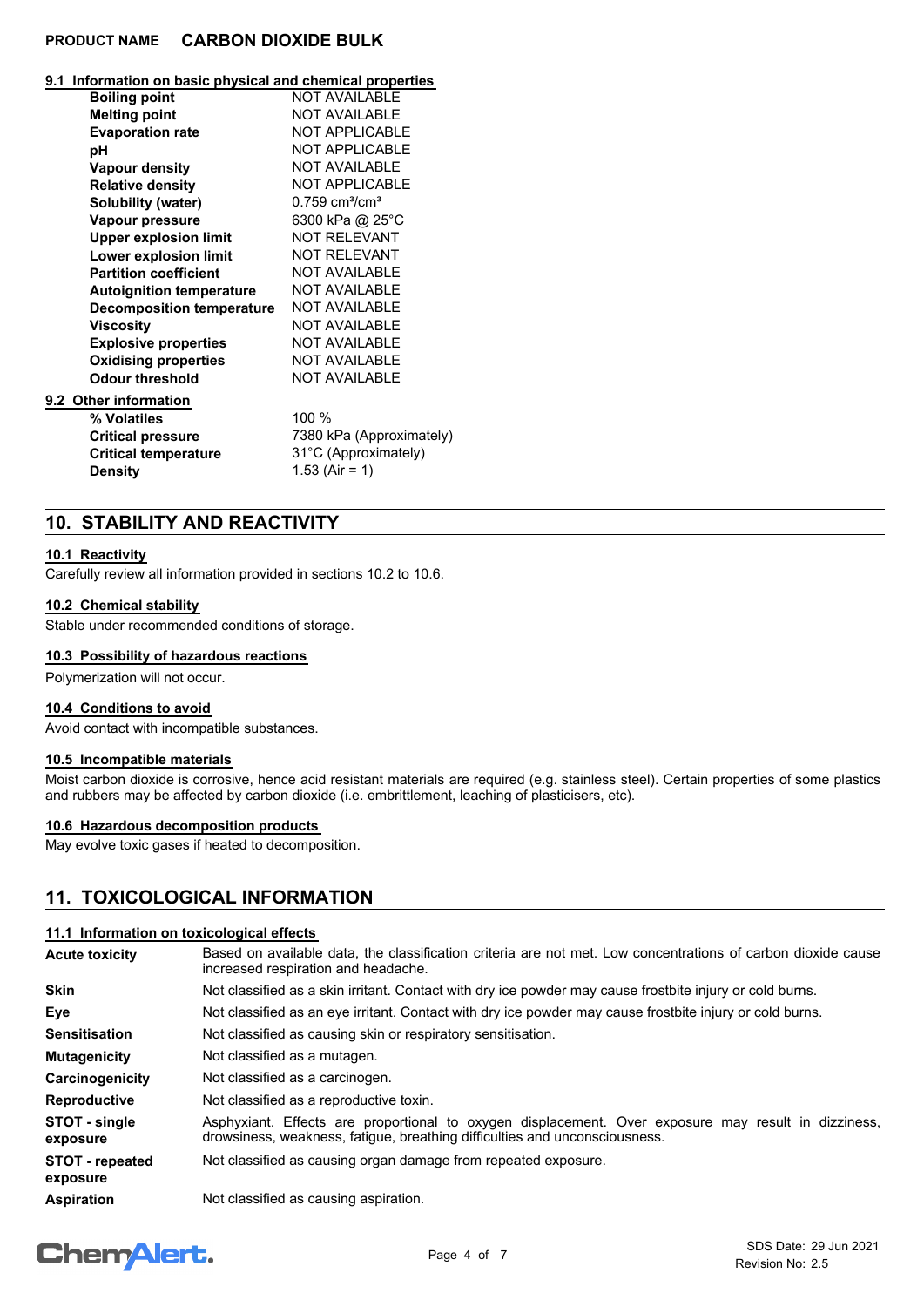# **12. ECOLOGICAL INFORMATION**

#### **12.1 Toxicity**

No information provided.

#### **12.2 Persistence and degradability**

Not expected to be persistent in the aquatic environment.

#### **12.3 Bioaccumulative potential**

Bioaccumulation is not expected.

#### **12.4 Mobility in soil**

The substance is a gas, not applicable.

#### **12.5 Other adverse effects**

When discharged to the atmosphere, carbon dioxide may contribute to the greenhouse effect.

## **13. DISPOSAL CONSIDERATIONS**

#### **13.1 Waste treatment methods**

Ensure all liquid and gas supply valves are shut. Notify the manufacturer that you will be returning the portable liquid container. Residual product will be disposed of under the manufacturer's supervision. **Waste disposal** Legislation **Dispose of in accordance with relevant local legislation.** 

## **14. TRANSPORT INFORMATION**

#### **CLASSIFIED AS A DANGEROUS GOOD BY THE CRITERIA OF THE ADG CODE**



|                                     | <b>LAND TRANSPORT (ADG)</b>            | <b>SEA TRANSPORT (IMDG / IMO)</b>      | AIR TRANSPORT (IATA / ICAO)            |
|-------------------------------------|----------------------------------------|----------------------------------------|----------------------------------------|
| 14.1 UN Number                      | 2187                                   | 2187                                   | 2187                                   |
| 14.2 Proper<br><b>Shipping Name</b> | CARBON DIOXIDE,<br>REFRIGERATED LIQUID | CARBON DIOXIDE,<br>REFRIGERATED LIQUID | CARBON DIOXIDE,<br>REFRIGERATED LIQUID |
| 14.3 Transport<br>hazard class      | 2.2                                    | 2.2                                    | 2.2                                    |
| 14.4 Packing Group                  | None allocated.                        | None allocated.                        | None allocated.                        |

**14.5 Environmental hazards**

Not a Marine Pollutant.

**14.6 Special precautions for user**

| <b>Hazchem code</b>      |                                                                                                            |
|--------------------------|------------------------------------------------------------------------------------------------------------|
| <b>GTEPG</b>             | 2C2                                                                                                        |
| EmS                      | $F-C. S-V$                                                                                                 |
| <b>Other information</b> | Transport on open top vehicles in accordance with Australian Code for the Transport of Dangerous<br>Goods. |

## **15. REGULATORY INFORMATION**

## **15.1 Safety, health and environmental regulations/legislation specific for the substance or mixture**

A poison schedule number has not been allocated to this product using the criteria in the Standard for the Uniform Scheduling of Medicines and Poisons (SUSMP). **Poison schedule**

Safe Work Australia criteria is based on the Globally Harmonised System (GHS) of Classification and Labelling of Chemicals (GHS Revision 7). **Classifications**

# **Chemalert.**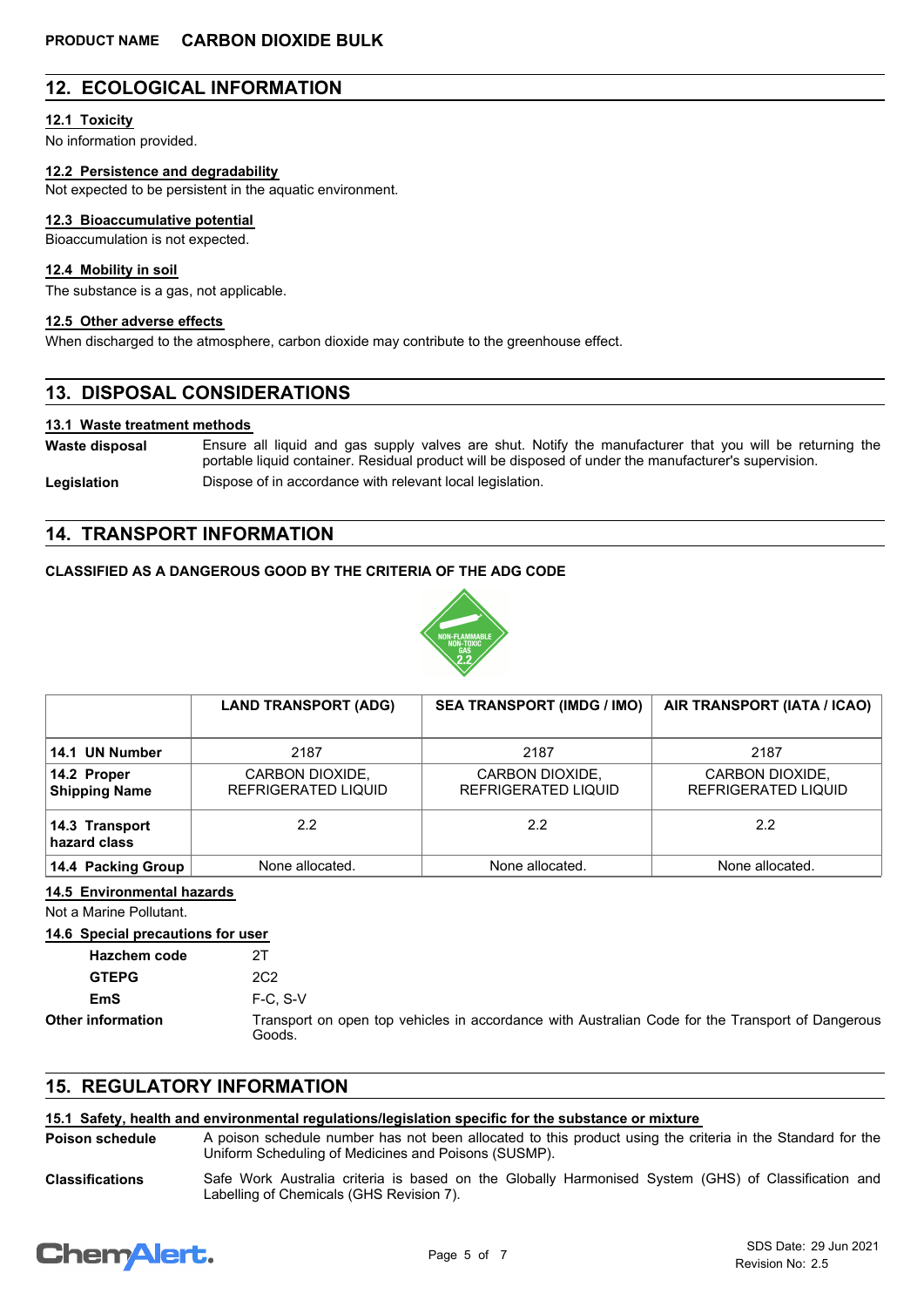**AUSTRALIA: AIIC (Australian Inventory of Industrial Chemicals)** All components are listed on AIIC, or are exempt. **Inventory listings**

## **16. OTHER INFORMATION**

The storage of significant quantities of gas cylinders must comply with AS4332 The storage and handling of gases in cylinders. METHOD OF APPLICATION: Low temperature liquid requires specialised transfer equipment and methods, pressure regulated gas applications use heat transfer to evaporated liquid. PERSONAL PROTECTIVE EQUIPMENT GUIDELINES: The recommendation for protective equipment contained within this report is provided as a guide only. Factors such as form of product, method of application, working environment, quantity used, product concentration and the availability of engineering controls should be considered before final selection of personal protective equipment is made. HEALTH EFFECTS FROM EXPOSURE: It should be noted that the effects from exposure to this product will depend on several factors including: form of product; frequency and duration of use; quantity used; effectiveness of control measures; protective equipment used and method of application. Given that it is impractical to prepare a report which would encompass all possible scenarios, it is anticipated that users will assess the risks and apply control methods where appropriate. ACGIH American Conference of Governmental Industrial Hygienists CAS # Chemical Abstract Service number - used to uniquely identify chemical compounds CNS Central Nervous System EC No. EC No - European Community Number EMS Emergency Schedules (Emergency Procedures for Ships Carrying Dangerous Goods) GHS Globally Harmonized System GTEPG Group Text Emergency Procedure Guide IARC International Agency for Research on Cancer LC50 Lethal Concentration, 50% / Median Lethal Concentration LD50 Lethal Dose, 50% / Median Lethal Dose mg/m<sup>3</sup> Milligrams per Cubic Metre OEL Occupational Exposure Limit pH relates to hydrogen ion concentration using a scale of 0 (high acidic) to 14 (highly alkaline). ppm Parts Per Million STEL Short-Term Exposure Limit STOT-RE Specific target organ toxicity (repeated exposure) STOT-SE Specific target organ toxicity (single exposure) SUSMP Standard for the Uniform Scheduling of Medicines and Poisons SWA Safe Work Australia TI V Threshold Limit Value TWA Time Weighted Average **Abbreviations** This document has been compiled by RMT on behalf of the manufacturer, importer or supplier of the product and serves as their Safety Data Sheet ('SDS'). It is based on information concerning the product which has been provided to RMT by the manufacturer, importer or supplier or obtained from third party sources and is believed to represent the current state of knowledge as to the appropriate safety and handling precautions for the product at the time of issue. Further clarification regarding any aspect of the product should be obtained directly from the manufacturer, importer or supplier. While RMT has taken all due care to include accurate and up-to-date information in this SDS, it does **Report status Additional information**

not provide any warranty as to accuracy or completeness. As far as lawfully possible, RMT accepts no liability for any loss, injury or damage (including consequential loss) which may be suffered or incurred by any person as a consequence of their reliance on the information contained in this SDS.

# **ChemAlert.**